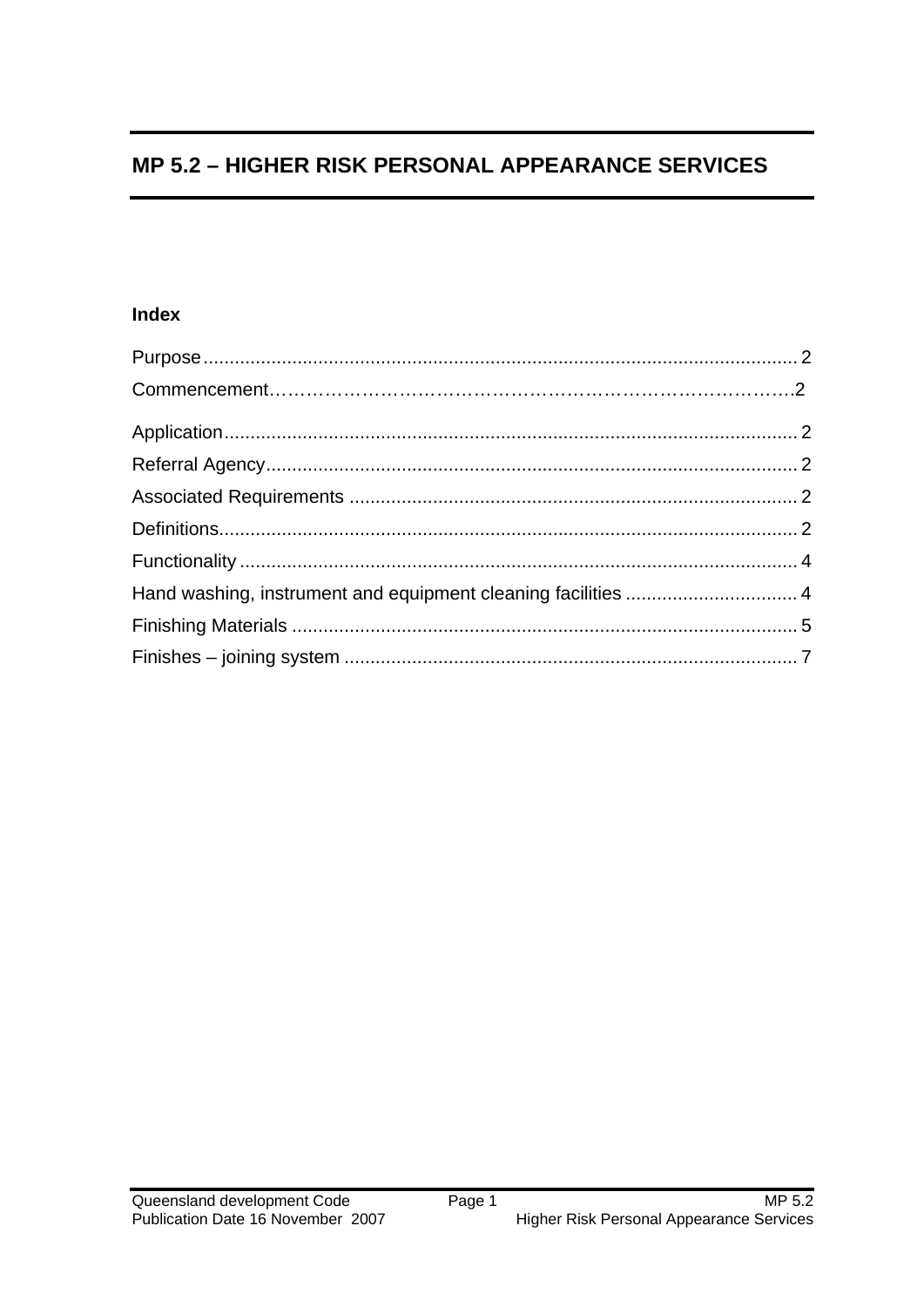## <span id="page-1-0"></span>**Purpose**

To minimise the risk of infection in a *place of business* where *higher risk personal appearance services* are provided.

#### **Commencement**

This version of MP 5.2 commences on 1 January 2008 and replaces Part 15 published on 1 July 2004.

## **Application**

This standard applies to *places of business* where *higher risk personal appearance services* are provided to the public as part of a *business transaction*.

### **Referral Agency**

The local government is a concurrence agency as per item 21 in schedule 2 of the Integrated Planning Regulation 1998.

### **Associated Requirements**

- *Public Health (Infection Control for Personal Appearance Services) Act 2003*
- *Plumbing and Drainage Act 2002*
- *Standard Plumbing and Drainage Regulation 2003*
- *Building Regulation 2006*

## **Definitions**

Note: Italicised words within the body of the text are defined.

*Acceptable solution* - means solutions which are deemed to satisfy the *performance criteria.* 

*Body piercing* - means the process of penetrating a person's skin or mucous membrane with a sharp instrument for the purpose of implanting jewellery or other foreign material through or into the skin or mucous membrane.

*Body piercing* does not include the process of piercing a person's ear or nose with a closed piercing instrument that-

- (a) does not come into contact with the person's skin or mucous membrane; and
- (b) is fitted with a sterilised, single-use disposable cartridge containing sterilised jewellery and fittings.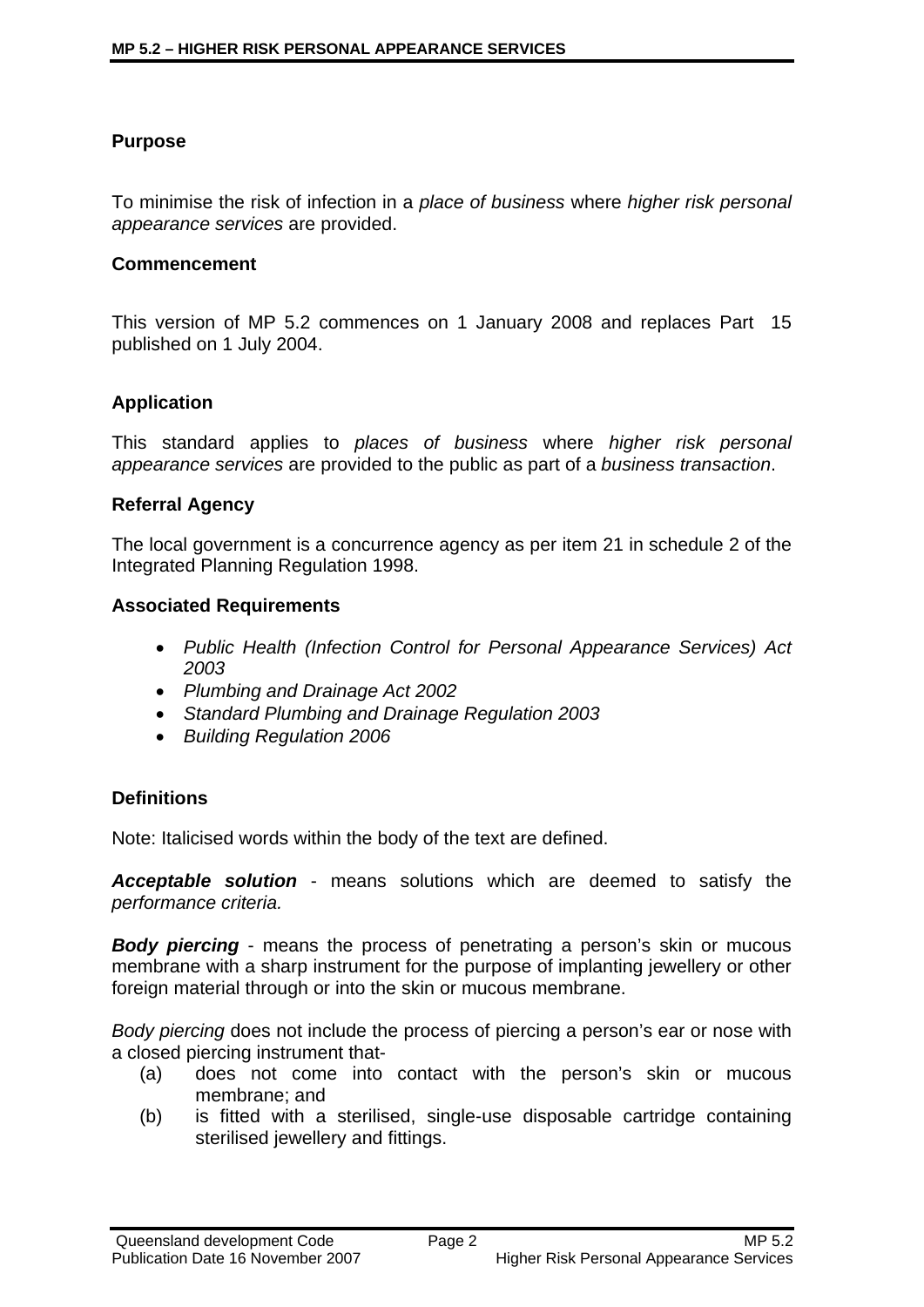*Business transaction* - means a transaction in which a service is provided for payment or other consideration.

*Higher risk personal appearance service* - means a personal appearance service involving any of the following *skin penetration* procedures in which the release of blood or other bodily fluid is an expected result-

- (a) *body piercing*;
- (b) implanting natural or synthetic substances into a person's skin, including, for example, hairs or beads;
- (c) scarring or cutting a person's skin using a sharp instrument to make a permanent mark, pattern or design;
- (d) *tattooing*;
- (e) another *skin penetration* procedure prescribed under a regulation made under the *Public Health (Infection Control for Personal Appearance Services) Act 2003*.

*Performance criteria -* means the outcome that must be achieved for an element of a building or structure or part of a building or structure.

*Place of business* - means premises where a *higher risk personal appearance service* is provided.

**Skin penetration** - means a procedure for the purpose of altering or enhancing a person's appearance that involves the piercing, cutting, scarring, scraping, puncturing or tearing of a person's skin or mucous membrane with an instrument.

*Tattooing* - means to penetrate a person's skin and insert into it colour pigments to make a permanent mark, pattern or design on the skin. *Tattooing* also includes any process, for example the process known as cosmetic *tattooing* or semipermanent make-up, that penetrates the skin and inserts into it colour pigments to make a semi-permanent mark, pattern or design on the skin.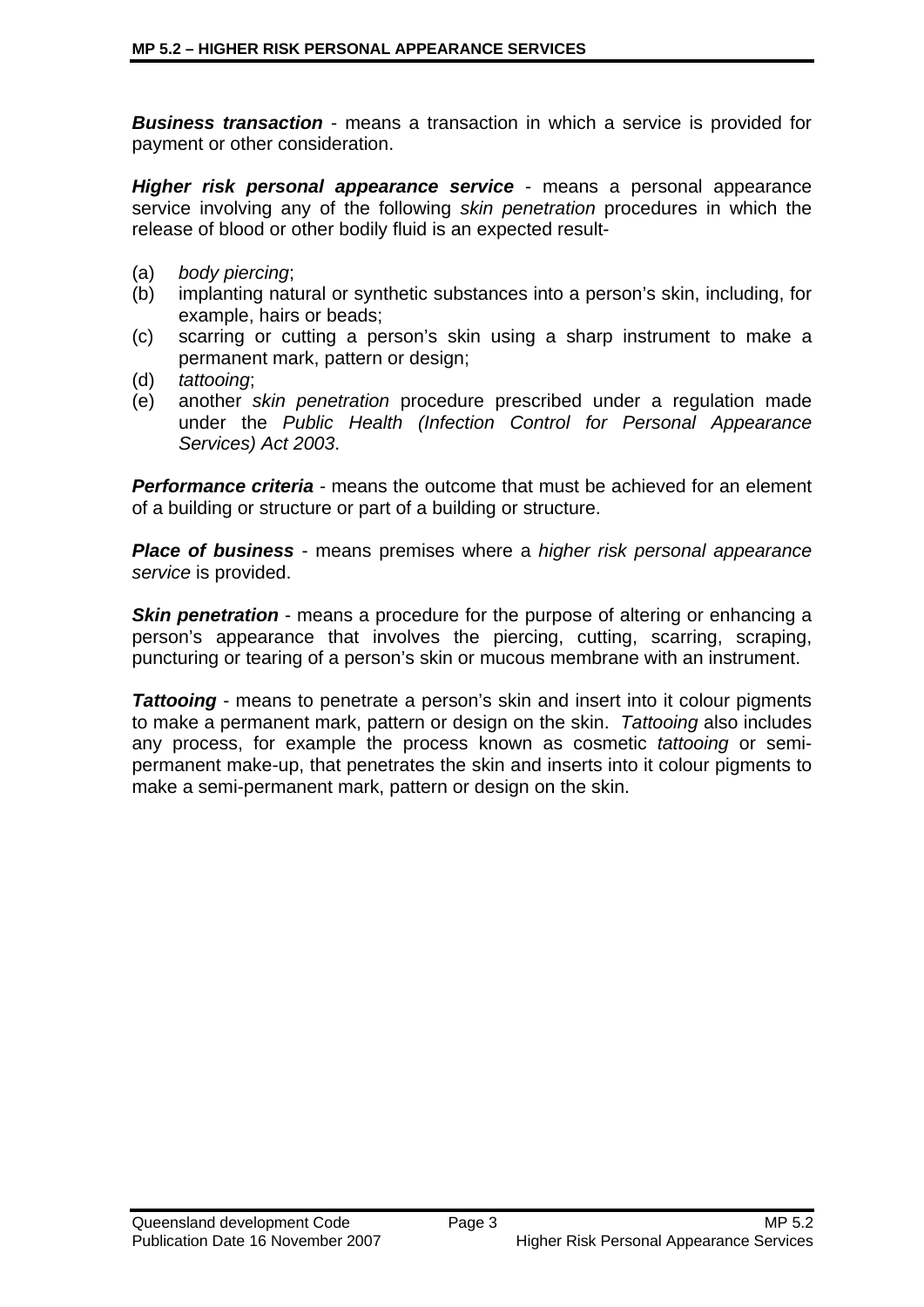#### **ACCEPTABLE SOLUTIONS**

#### <span id="page-3-0"></span>**Functionality**

- **P1** A *place of business* must be suitably planned and fitted out to effectively minimise infection risks, taking into consideration-
	- (a) separation of clean or sterile items from contaminated items; and
	- (b) convenient access by operators to hand basins from a number of rooms.

**A1** A *place of business* consisting of a single room or multiple rooms incorporates-

- (a) a clean zone within a room, or rooms where clean or sterilised items are stored and a hand basin complying with A2(a) is located; and
- (b) a dirty or contaminated zone within a room, or rooms where contaminated items are placed to await cleaning, and where the cleaning sinks, instrument washers and sterilisers complying with A2(b) are located.

#### **Hand washing, instrument and equipment cleaning facilities**

- **P2** A *place of business* must be provided with suitable hand washing and instrument cleaning facilities to provide and maintain hygienic conditions.
- **A2** A *place of business* is provided with hand washing and instrument cleaning facilities which consist of-
	- (a) at least one hand-washing basin for each five workstations or part thereof with-
		- (i) bowl dimensions of not less than 400mm x 250mm; and
		- (ii) reticulated cold water controlled by non-touch taps and includes wrist, elbow, knee, foot or sensor operated taps; and
		- (iii) unobstructed space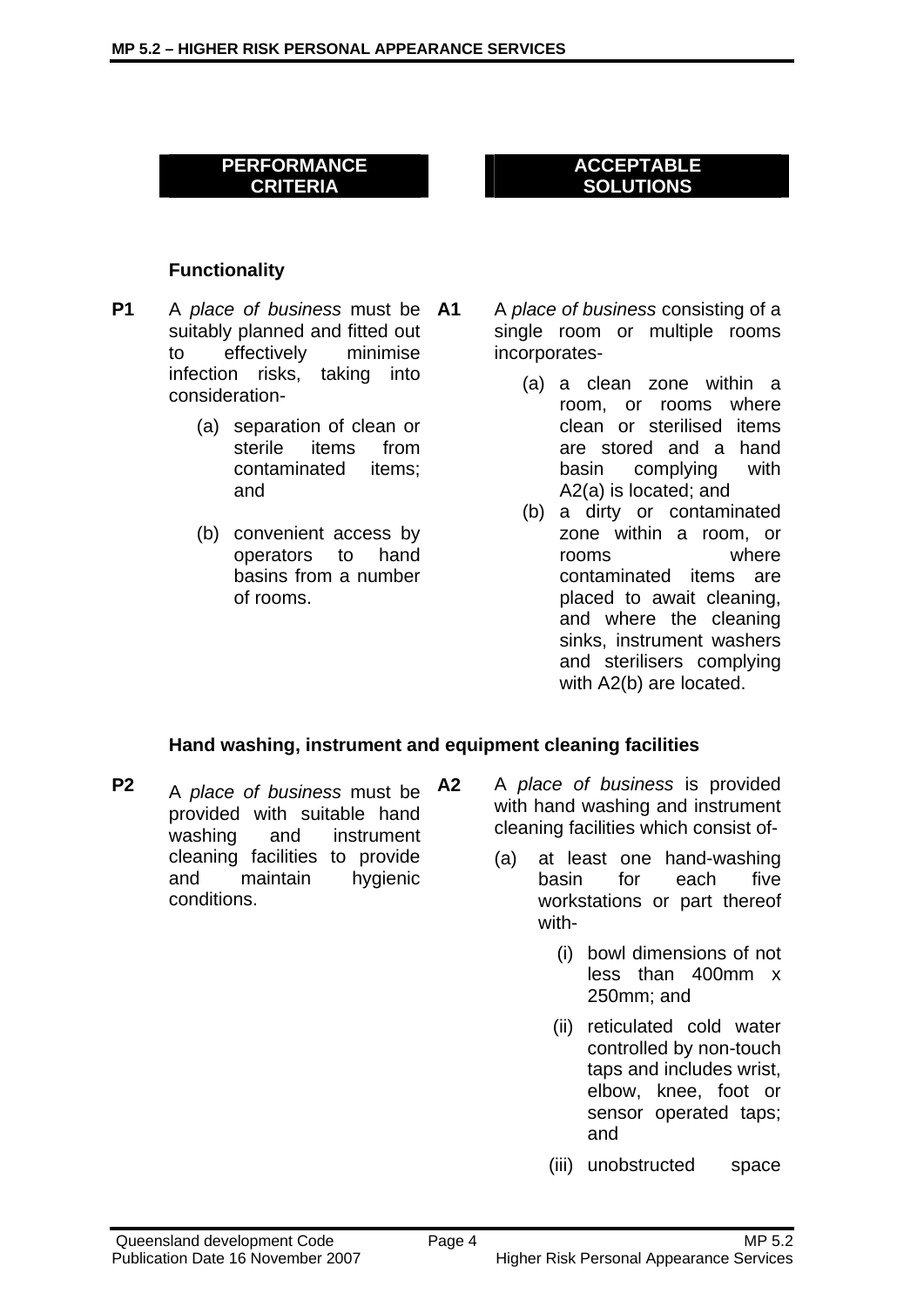#### <span id="page-4-0"></span>**ACCEPTABLE SOLUTIONS**

above it, not less than 600mm wide and extending not less than 750mm above the fixture; and

- (iv) the basin situated not more than 5m from any work station unobstructed by walls or fixtures; and
- (v) each hand-washing basin located between 800mm and 1000mm above the floor; and
- (b) at least one sink solely for washing and cleaning instruments and equipment with-
	- (i) a bowl not less than 400mm long; and
	- (ii) reticulated hot and cold water; and
	- (iii) each sink located between 800mm and 1000mm above the floor.

## **Finishing Materials**

- **P3** The floors, walls, ceilings, benches and cupboard surfaces, workstations and any areas used in conjunction with workstations, must be finished in materials suitable to enable easy cleaning.
	- **A3** (a) The finished floor surface consists of a material that is free of cracks, irregularities, and imperfections and includes-
		- (i) ceramic tiles; or
		- (ii) sealed cork tiles; or
		- (iii) plastic tiles or sheeting; or
		- (iv) polyurethane sealed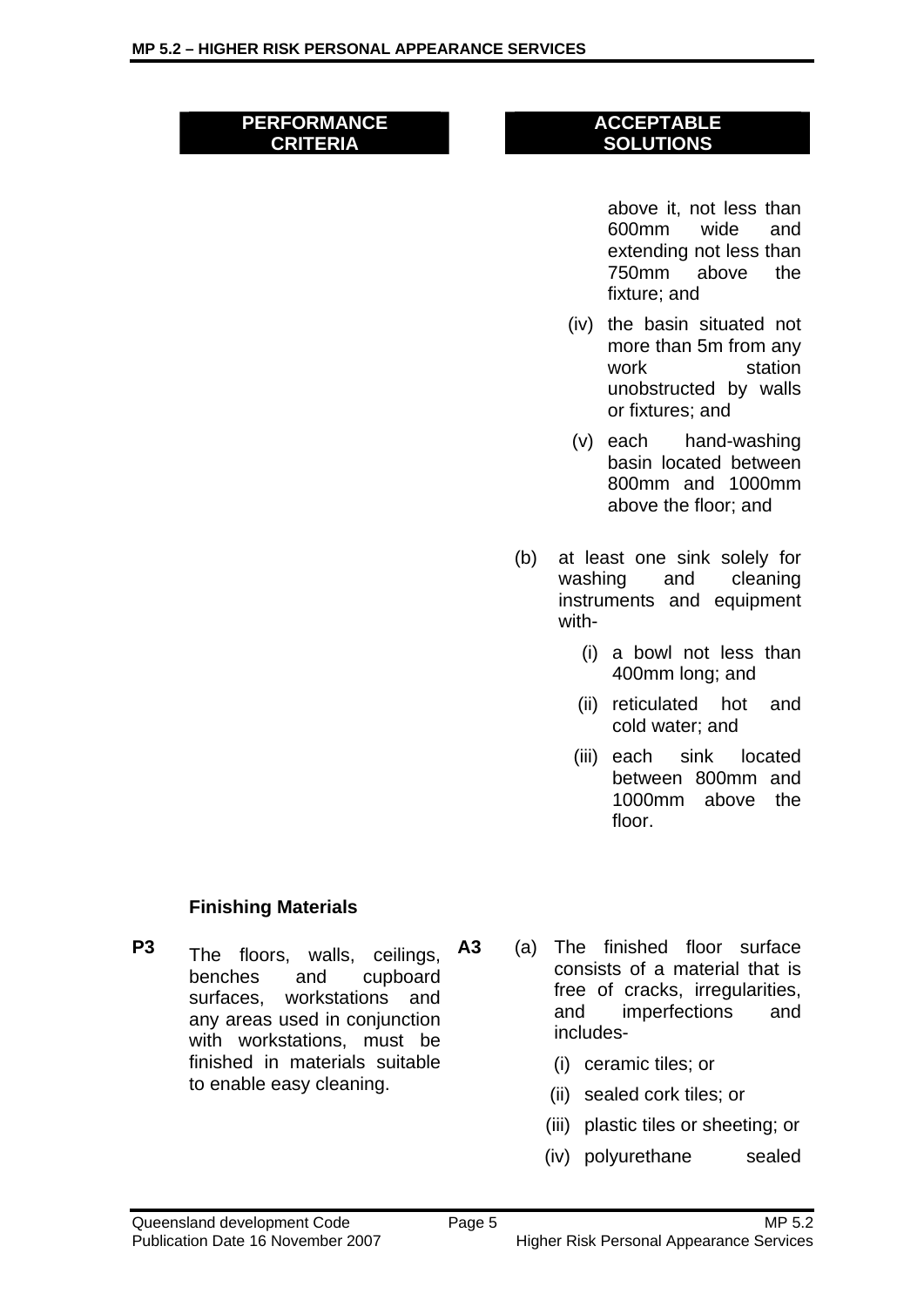#### **ACCEPTABLE SOLUTIONS**

timber; or

- (v) epoxy resin sealed concrete; or
- (vi) carpet that can withstand fluids and can be easily cleaned.
- (b) The finished wall surfaces consist of a material that is easily cleaned when painted or sealed and includes-
	- (i) sealed smooth concrete; or
	- (ii) rendered hard plaster; or
	- (iii) smooth concrete masonry; or
	- (iv) smooth clay masonry; or
	- (v) timber boards; or
	- (vi) timber sheeting; or
	- (vii) washable vinyl wallpaper; or
	- (viii) plasterboard.
- (c) The finished ceiling surfaces consist of a material that is easily cleaned when painted or sealed and includes-
	- (i) sealed smooth concrete; or
	- (ii) rendered hard plaster; or
	- (iii) plasterboard; or
	- (iv) timber; or
	- (v) timber boards or sheeting; or
	- (vi) vinyl faced board.
- (d) All joinery and other finished surfaces including benches, cupboards, shelves and work station areas on which instruments are placed